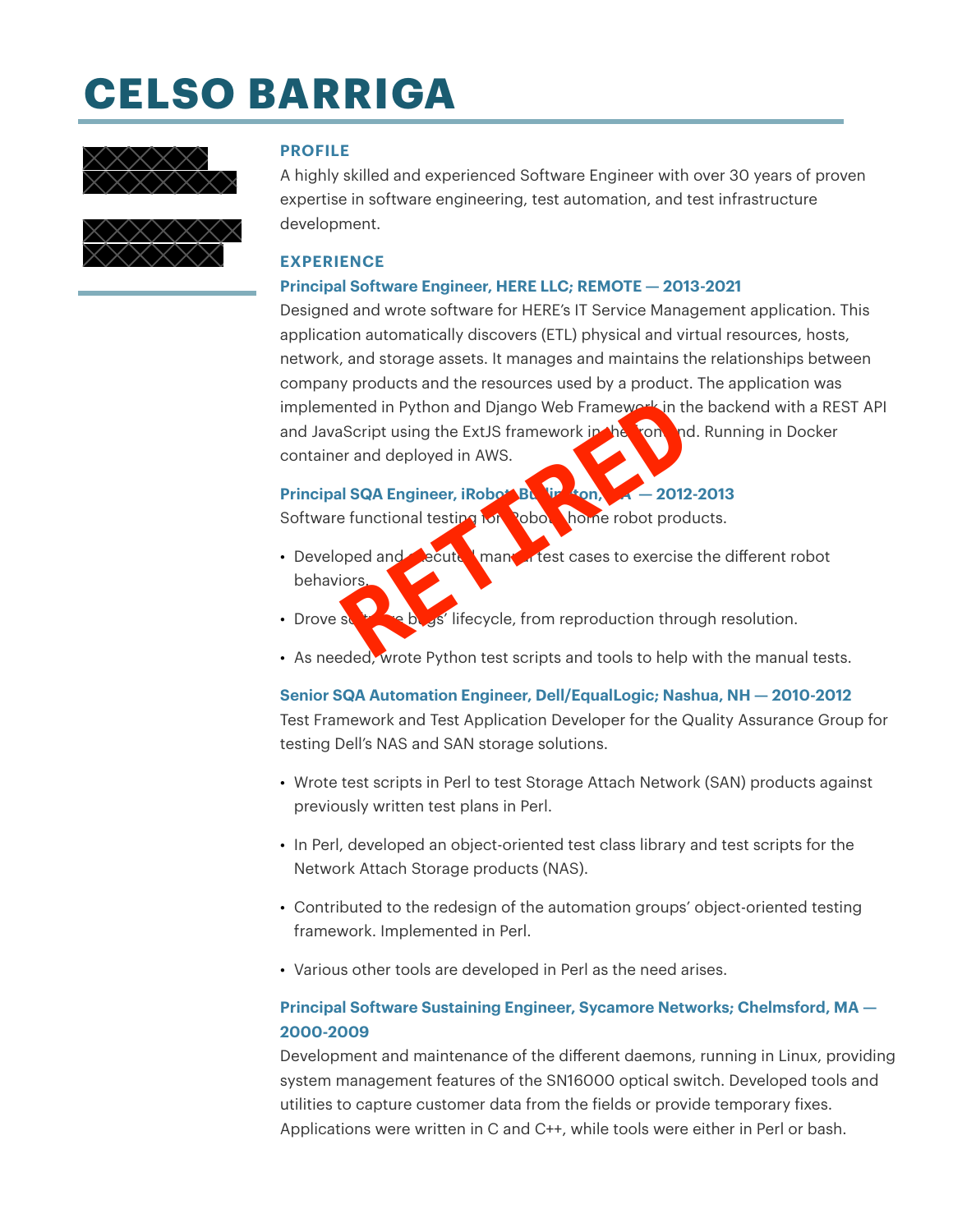- Developed software patches to fix bugs and enhance capabilities after product release.
- Developed various tools to gather field data or fix customer issues.
- Converted a manual CD master creation procedure to an automated system that reduced the fail rate of master CDs and improved software traceability.
- Performed Linux Platform Engineering duties by maintaining Sycamore's own Linux distribution, recompiling kernels, and maintaining the company's product emulator code.

# **Principal SQA Automation Engineer, Sycamore Networks; Chelmsford, MA — 2000-2004**

Development of software test harness, like rices, and utilities for the Software Quality Assurance group in testing the option one witching product. All are written in object-oriented Perl.

- Recruited to design and evelope and data-gathering tool to collect system information and produce a cross-referenced HTML report (HealthCheck); used by Field Engineer and internal SQA engineers. documentation for the HavaOS publications department<br>of the device driver and the device driver of the device driver of the development of software test harness, likewise project-oriented Perl.<br>Recruited to design develope
- Designed and developed a Perl test infrastructure and a web-based test harness using various CPAN modules for test automation. Web UI HTML and JavaScript components were generated using Perl CGI.
- Automated previously written test plans, speeding up regression testing.

# **Principal Software Automation Engineer, Lucent Technologies; Westford, MA — 1998-2000**

Software test tools and utility development for the core switching SQA Group. All done in C++ and Perl.

- Contributed to designing and developing a CORBA-based test database used in writing common test cases for different interfaces.
- Developed software libraries for interfacing third-party test equipments to the existing test infrastructure.

#### **Member of Technical Staff, Sun Microsystems; Cupertino, CA — 1998**

SQA Engineer for the JavaOS running on Sun's network appliance. Project ended.

- Developed test plans and executed test cases for the device drivers development kit of the JavaOS platform.
- Partnered with the technical publications department in writing the developer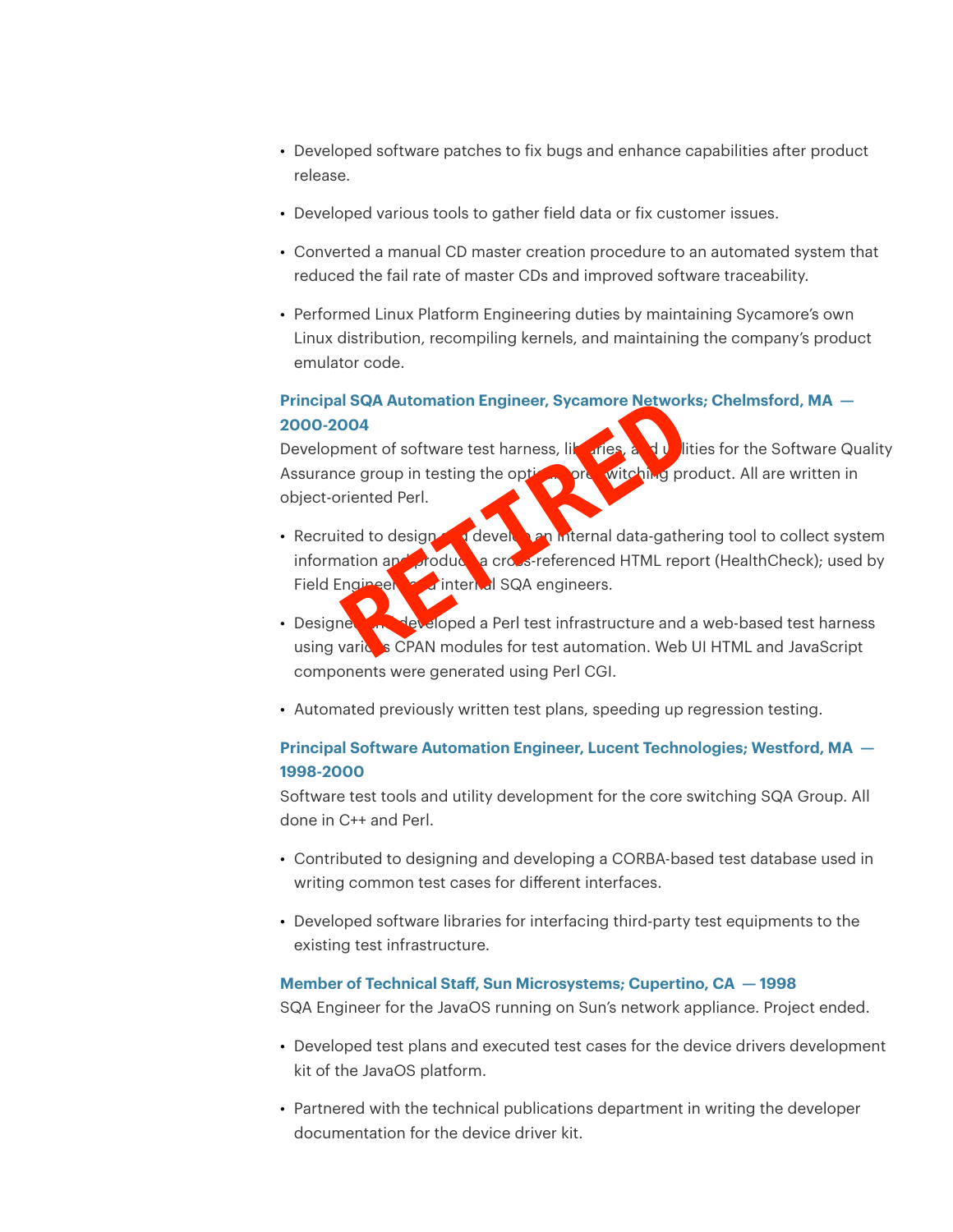# **Member of Technical Staff, Netscape Corporation; Mountain View, CA — 1997-1998**

SQA Engineer for the browser's Java Virtual Machine's AWT framework.

• Developed test plans and test cases for the different classes of the Java Abstract Windowing Toolkit (AWT) for the Mac OS platform.

# **Software Test Engineer, Avid Technology; Tewksbury, MA — 1997**

SQA Tools and Automation

• Developed a tool that automatically watches nightly builds of the Media Composer product, installs it, and runs the smoke test. Results are automatically emailed to test engineers.

#### Senior SQA Engineer, Apple Computer **I<sub>nc</sub>**; Cambridge, MA  $-$  1996-1997

Device Driver SQA Engineer for the company's notebook product lines.

• Developed test plans and  $\sqrt{2}$  suted  $\sqrt{2}$ ses for the device drivers of the Powerbook compute

# **SQA Engineer, Symantec Corporation (formerly THINK Technologies); Bedford,**

#### **MA** -

Test engineer the Mac OS Development Tools.

- Developed and tested various releases of Symantec C++ for Mac OS, including the initial release of Symantec Café for Mac OS.
- Developed various sample applications to test most of the classes in THINK Class Library, Symantec's application framework for Mac OS.
- Maintained the bug database for C/C++ compilers, Linkers, Debuggers, and IDE and added new test cases to the regression suite.

# **Technical Support Engineer, Symantec Corporation (formerly THINK Technologies); Bedford, MA — 1993-1994**

Development Tools support

- Provided telephone and online technical support for the Symantec C++ development environment, including the C++ compiler, IDE, and debuggers.
- Wrote several sample applications to showcase different compiler features and class libraries.
- Wrote several Q&A articles for the MacTech magazine on developers' most frequently asked questions on how to use Symantec's development tools test engineers.<br>
The SQA Engineer, Apple Computer **SQA Engineers**<br>
The SPA Engineer for the<br>
Developed test plans and<br>
Developed test plans and<br>
The SPA Engineers of Symmetric Crosses for the d<br>
Developed and tested variou